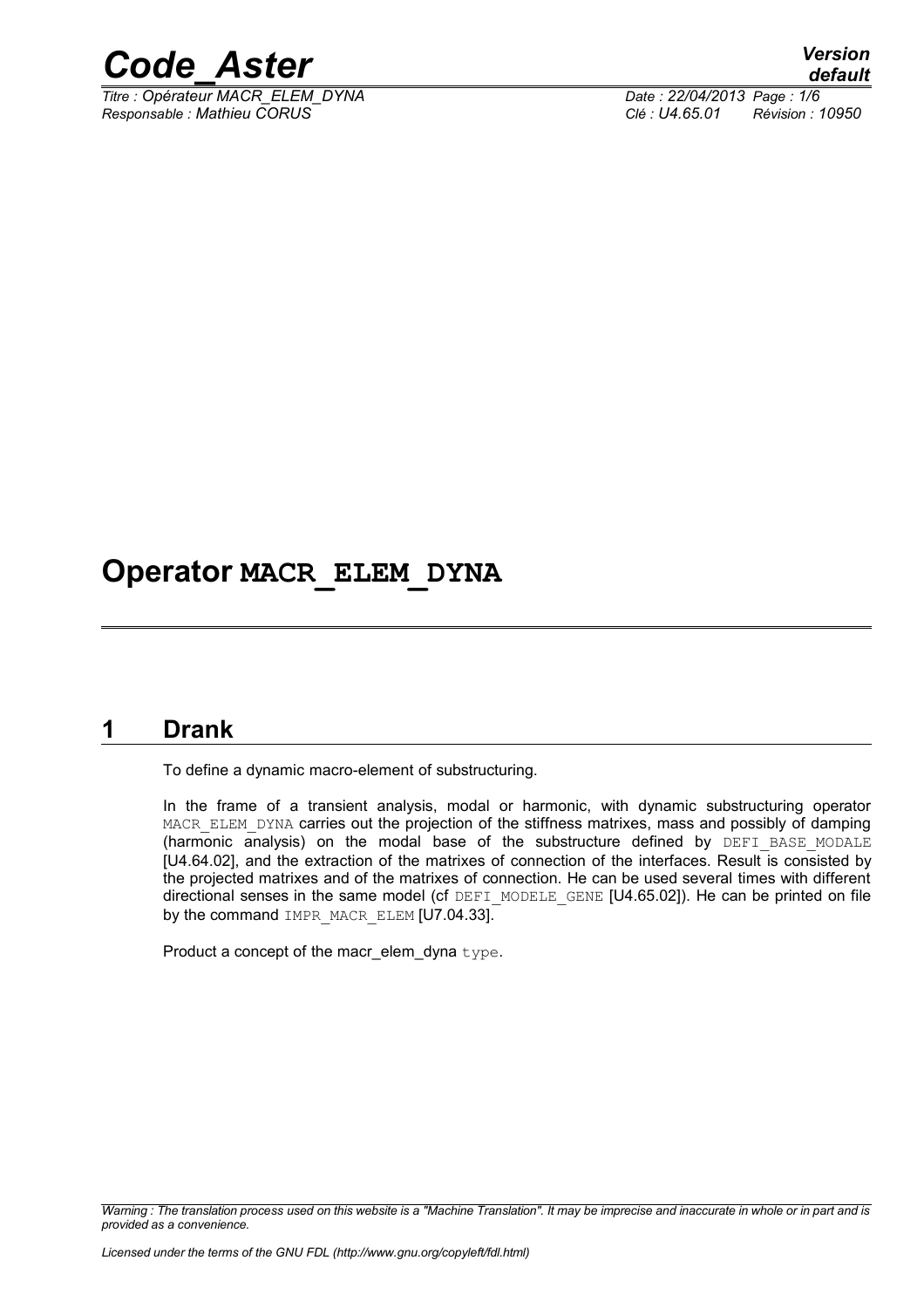# **Code Aster**

Titre : Opérateur MACR\_ELEM\_DYNA<br>Responsable : Mathieu CORUS

default Date: 22/04/2013 Page: 2/6 Clé : U4.65.01 Révision : 10950

**Version** 

### **Contents**

| 5.3.7Opérandes MATR_IMPE_RIGI/MATR_IMPE_AMOR/MATR_IMPE_MASS |
|-------------------------------------------------------------|
|                                                             |
|                                                             |
|                                                             |
|                                                             |
|                                                             |
|                                                             |
|                                                             |
|                                                             |
|                                                             |

Warning : The translation process used on this website is a "Machine Translation". It may be imprecise and inaccurate in whole or in part and is provided as a convenience.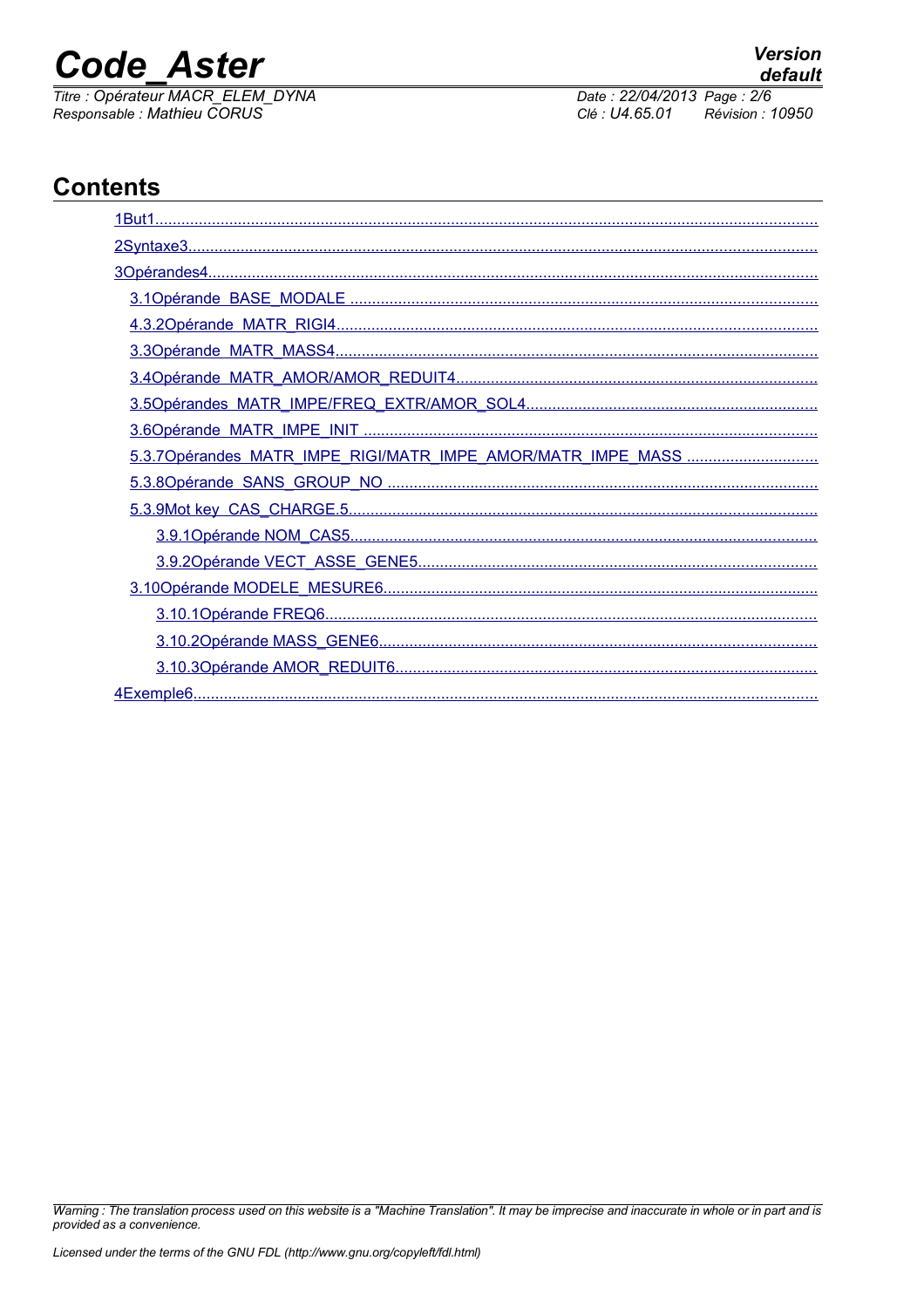*Titre : Opérateur MACR\_ELEM\_DYNA Date : 22/04/2013 Page : 3/6 Responsable : Mathieu CORUS Clé : U4.65.01 Révision : 10950*

*default*

#### **2 Syntax**

<span id="page-2-0"></span>

| macro_dyna [macr_elem_dyna] = MACR_ELEM_DYNA                                                                                                                                                                                    |                                                             |                                                                                                                   |  |
|---------------------------------------------------------------------------------------------------------------------------------------------------------------------------------------------------------------------------------|-------------------------------------------------------------|-------------------------------------------------------------------------------------------------------------------|--|
| $\left($<br>◆BASE MODALE=bamo                                                                                                                                                                                                   | $\boldsymbol{r}$                                            | [mode meca]                                                                                                       |  |
| # Given matrixes :                                                                                                                                                                                                              |                                                             |                                                                                                                   |  |
| $\Diamond$ /MATR RIGI=mr<br>[matr asse DEPL R]                                                                                                                                                                                  | $\pmb{r}$                                                   | [matr asse DEPL C]                                                                                                |  |
| /MATR_MASS<br>[matr_asse_DEPL_R]                                                                                                                                                                                                | $=$ mm,                                                     |                                                                                                                   |  |
| /MATR IMPE<br>[matr asse gene C]                                                                                                                                                                                                | $=$ mi,                                                     |                                                                                                                   |  |
| # If MATR IMPE well informed:<br>◆FREQ EXTR=freq<br>$\Diamond AMOR$ SOL=/0.0<br>$\Diamond$ MATR IMPE_INIT=mi0 ,<br>  MATR IMPE RIGI = $Mr.$<br>$\sqrt{2}$<br>MATR IMPE AMOR $=$ my,<br>MATR IMPE MASS $=$ mm,<br>◊/MATR AMOR=ma | $\pmb{r}$<br>$\mathbf{r}$<br>$\lambda$ amosol,<br>$\pmb{r}$ | [R]<br>[DEFAULT]<br>$[R]$<br>[matr asse gene C]<br>[matr asse gene C]<br>[matr_asse_gene_C]<br>[matr_asse_gene_C] |  |
| [matr asse DEPL R]<br>/AMOR REDUIT $=$ la ,                                                                                                                                                                                     |                                                             | $[1_R]$                                                                                                           |  |
| 0SANS GROUP NO=grno                                                                                                                                                                                                             | $\mathbf{r}$                                                | [group_no]                                                                                                        |  |
| # Substructuring static:                                                                                                                                                                                                        |                                                             |                                                                                                                   |  |
| $\Diamond$ CAS CHARGE = F (<br>◆NOM CAS=nocas<br>◆VECT_ASSE_GENE=vgen<br># manual Filling of the reduced matrixes (given experimental):                                                                                         | $\mathbf{r}$                                                | [k8]<br>[vect asse gene]                                                                                          |  |
| $\Diamond$ MODELE MESURE = F (<br>$\blacklozenge$ FREQ=freq<br>◆MASS GENE=mgen<br><b><i><u>OAMOR REDUIT=xsi</u></i></b><br>$\,$ ,                                                                                               | ,                                                           | [1 R]<br>[1 R]<br>[1 R]                                                                                           |  |

)

*Warning : The translation process used on this website is a "Machine Translation". It may be imprecise and inaccurate in whole or in part and is provided as a convenience.*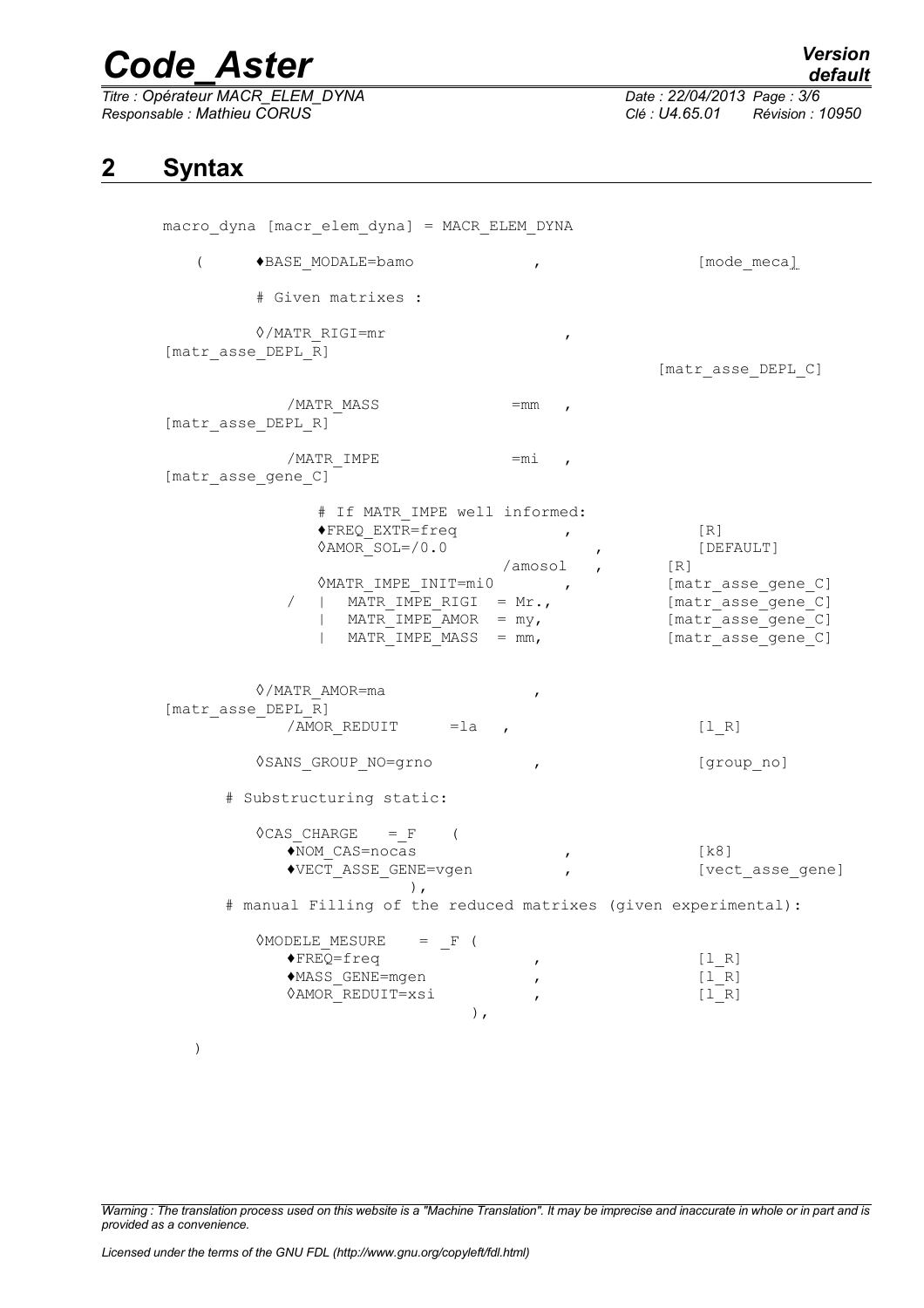*Titre : Opérateur MACR\_ELEM\_DYNA Date : 22/04/2013 Page : 4/6 Responsable : Mathieu CORUS Clé : U4.65.01 Révision : 10950*

#### <span id="page-3-5"></span>**3 Operands**

#### **3.1 Operand BASE\_MODALE**

<span id="page-3-4"></span> $\triangle$ BASE MODALE = bamo

Name of the concept mode meca produces DEFI\_BASE\_MODALE [ U4.64.02] by the operator.

#### **3.2 Operand MATR\_RIGI**

<span id="page-3-3"></span> $\Diamond$ MATR RIGI = Mr.

Nom of the concept stamps assembled of type  $\text{mat }r$  asse DEPL R or matr asse DEPL C by the operator produces ASSE MATRICE  $[U4.61.22]$  or the macro-command ASSEMBLY  $[U4.61.21]$ corresponding to the stiffness matrix of the substructure.

#### **3.3 Operand MATR\_MASS**

<span id="page-3-2"></span> $\Diamond$ MATR MASS = mm

Name of the concept stamps assembled of matr asse DEPL R type produced by the operator ASSE\_MATRICE [U4.61.22] or the macro-command ASSEMBLY [U4.61.21] corresponding to the mass matrix.

These two operands are to be employed if one uses modal base bamo is of type "RITZ".

#### **3.4 Operand MATR\_AMOR / AMOR\_REDUIT**

<span id="page-3-1"></span> $\Diamond$ /MATR AMOR = my

Name of the concept stamps assembled of matr\_asse\_DEPL\_R type produced by the operator ASSE MATRICE [U4.61.22] or the macro-command ASSEMBLY [U4.61.21] corresponding to the damping matrix viscous, specific to the macro-element. This damping must be of type RAYLEIGH by element (linear combination of the stiffness and the mass on the level of the element) and is thus defined by the properties of the material (operator:  $DEFI$  MATERIAU  $[U4.43.01]$ , operands AMOR ALPHA and AMOR BETA).

/AMOR\_REDUIT =

the List of reduced dampings (percentage of critical damping) the corresponding to each mode of vibration of the macro-element. The length of the list is (with more) equal to the number of eigen modes of modal base; if it is lower, one supplements the list with the reduced dampings equal ones to the last term of the list entered by the user. No damping is associated with the static modes. The generalized damping matrix of the macro-element  $k$  is thus diagonal incomplete ( $j$  index of the eigen mode):

$$
\overline{C}^k = \begin{pmatrix} \xi_j & 0 \\ 0 & 0 \end{pmatrix}
$$

#### **3.5 Operands MATR\_IMPE / FREQ\_EXTR / AMOR\_SOL**

<span id="page-3-0"></span> $MATR$  IMPE = semi

Name of the concept stamps assembled of matr asse gene  $C$  type produced by the operator LIRE IMPE MISS [U7.02.32] corresponding to the matrix of impedance of soil constitutive of the macro-element.

♦ FREQ\_EXTR = freq

Frequency of extraction of the matrix of impedance of soil necessary for the radiative computation of the damping matrix of soil from the imaginary part of the matrix *mi* .

*Warning : The translation process used on this website is a "Machine Translation". It may be imprecise and inaccurate in whole or in part and is provided as a convenience.*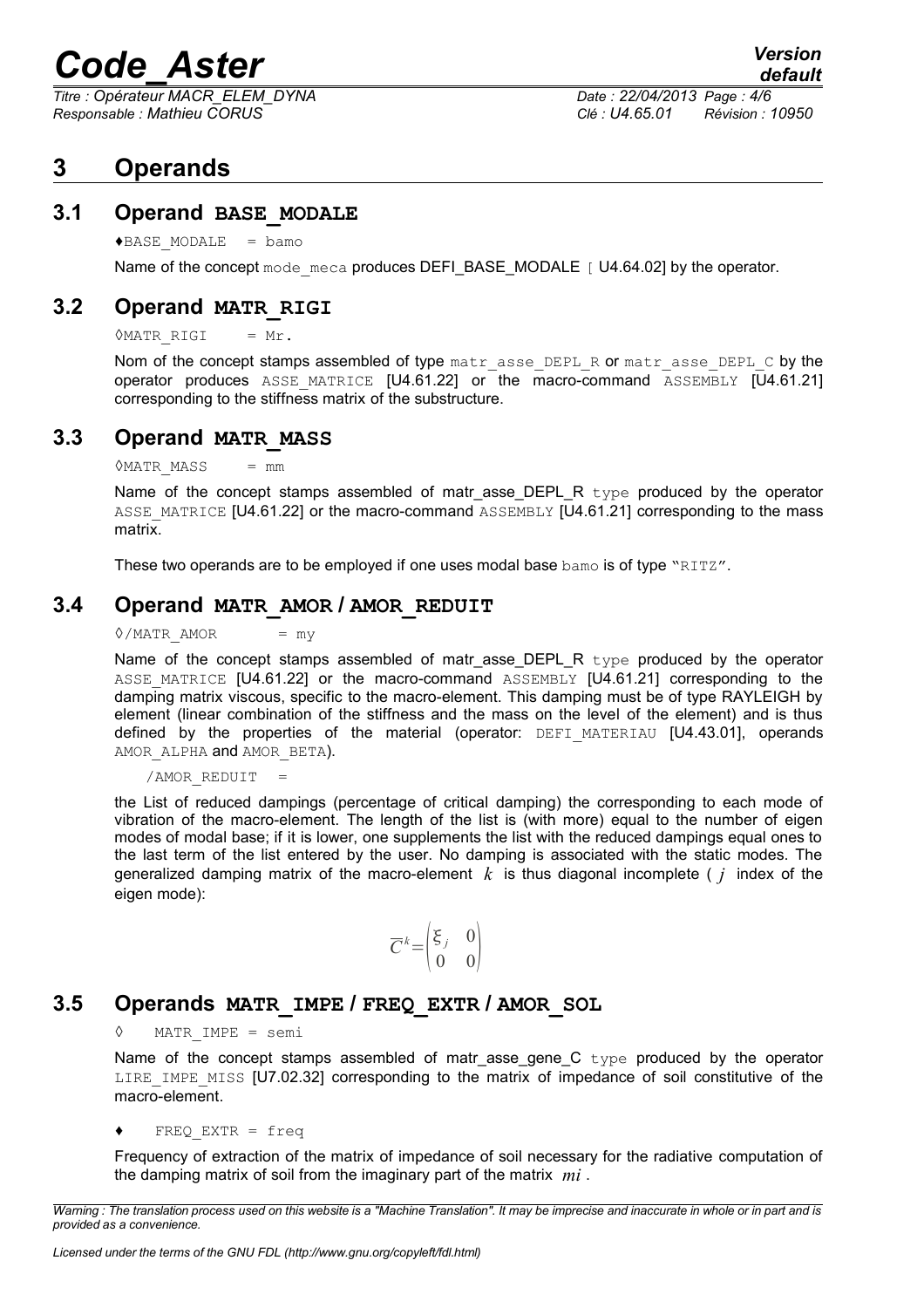*Titre : Opérateur MACR\_ELEM\_DYNA Date : 22/04/2013 Page : 5/6 Responsable : Mathieu CORUS Clé : U4.65.01 Révision : 10950*

*default*

◊AMOR\_SOL = amosol

Value of material reduced damping of the soil. It serves to distinguish in damping as the soil the properly material part and the radiative part. If it is non-zero, the radiative part *C* is expressed then such as:

2π freq  $C = \text{Imag}(mi(\text{freq})) - 2 \text{ amsol}$  Reel $(mi(\text{freq}))$ 

#### **3.6 Operand MATR\_IMPE\_INIT**

<span id="page-4-4"></span>◊ MATR\_IMPE\_INIT = mi0

Name of the concept stamps assembled of matr asse gene  $C$  type produced by the operator LIRE IMPE MISS [U7.02.32] corresponding with a matrix of impedance of soil constitutive of the macro-element extracted with a frequency quasi-nulle. In particular in the cases of interaction soilstructure-fluid with key word  $ISSF = I'OUT'$  in the call to LIRE IMPE MISS, that allows to extract a contribution from mass *M* such as:

2 *freq* <sup>2</sup>*M* =*Reelmi0*−*Reel mi freq*

#### **3.7 Operands MATR\_IMPE\_RIGI/MATR\_IMPE\_AMOR/MATR\_IMPE\_MASS**

- <span id="page-4-3"></span>MATR IMPE RIGI =  $Mr$ .
- | MATR\_IMPE\_AMOR = my
- | MATR\_IMPE\_MASS = mm

Name of the concepts of assembled matrix of matrasse gene  $C$  type produced by successive calls to operator LIRE\_IMPE\_MISS [U7.02.32] in order to extract the respective contributions constitutive of the macro-element in stiffness, damping or mass of a matrix of temporal impedance of soil. If at least of the operands is indicated, without others being present, then the contributions of the latter under the macro-element are filled and put at 0.

An example of use is provided by test MISS03B [V1.10.122].

#### **3.8 Operand SANS\_GROUP\_NO**

#### <span id="page-4-2"></span>SANS GROUP  $\overline{NO}$  = grno

Name of the nodes group including the list of the nodes of the physical interface of the part of model on which one calculates the dynamic macro-element. Its data is necessary only if this macro-element is used as substructure super-mesh defined by key word AFFE SOUS STRUC in a mixed model including also of the finite elements classical, and in this case, only when the nodes of the interfaces physics and dynamics (the latter defined by DEFI\_INTERF\_DYNA) do not coincide. For example in the case of the dynamic interface reduced to a node connected by a solid connection to the physical interface.

#### **3.9 Key word CAS\_CHARGE.**

<span id="page-4-1"></span>◊CAS\_CHARGE

This key word factor makes it possible to define a set of named **loading cases** (key word NOM\_CAS). These loading cases are used to apply generalized load vectors applied to the part of model on which one calculates the dynamic macro-element so then this macro-element is used as substructure supermesh in a mixed model including also of the finite elements classical.

#### **3.9.1 Operand NOM\_CAS**

 $\triangle$ NOM CAS = nocas

<span id="page-4-0"></span>the loading condensed under the name nocas (between "quotes") corresponds to the loading defined by argument VECT ASSE GENE on the part of model on which one calculates the dynamic macroelement.

*Warning : The translation process used on this website is a "Machine Translation". It may be imprecise and inaccurate in whole or in part and is provided as a convenience.*